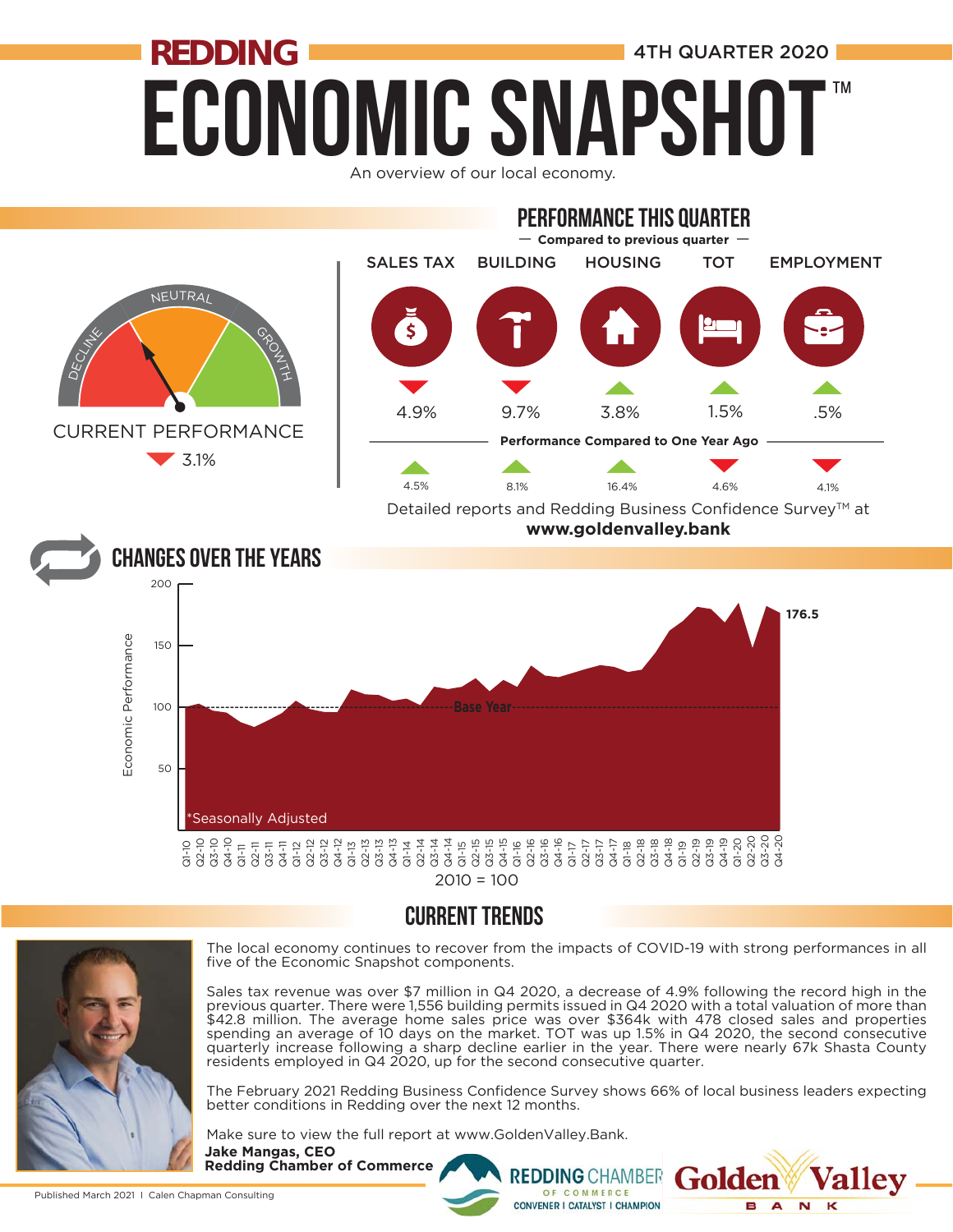## Business confidence Survey **REDDING**  FEBRUARY 2021

61.6

10.8%

February 2021 Fe

Local business leaders are increasingly optimistic for the future of the Redding g economy. In February 2021, overall confidence increased another 10.8% from the previous survey in September 2020 with many leaders expecting a strong year. SEPT 2020

Increased optimism was shown across all questions with more leaders now expecting to see increases in their sales, profit, and employment over the next previous survey in September 2020 with many leaders expecting a strong year.<br>Increased optimism was shown across all questions with more leaders now<br>expecting to see increases in their sales, profit, and employment over th shown in the outlook of the local conditions with 66% of leaders expecting better business conditions in Redding over the next year, up from 51% in September 2020. etter<br>F 2020.<br>N 55.6



Published March 2021 I Calen Chapman Consulting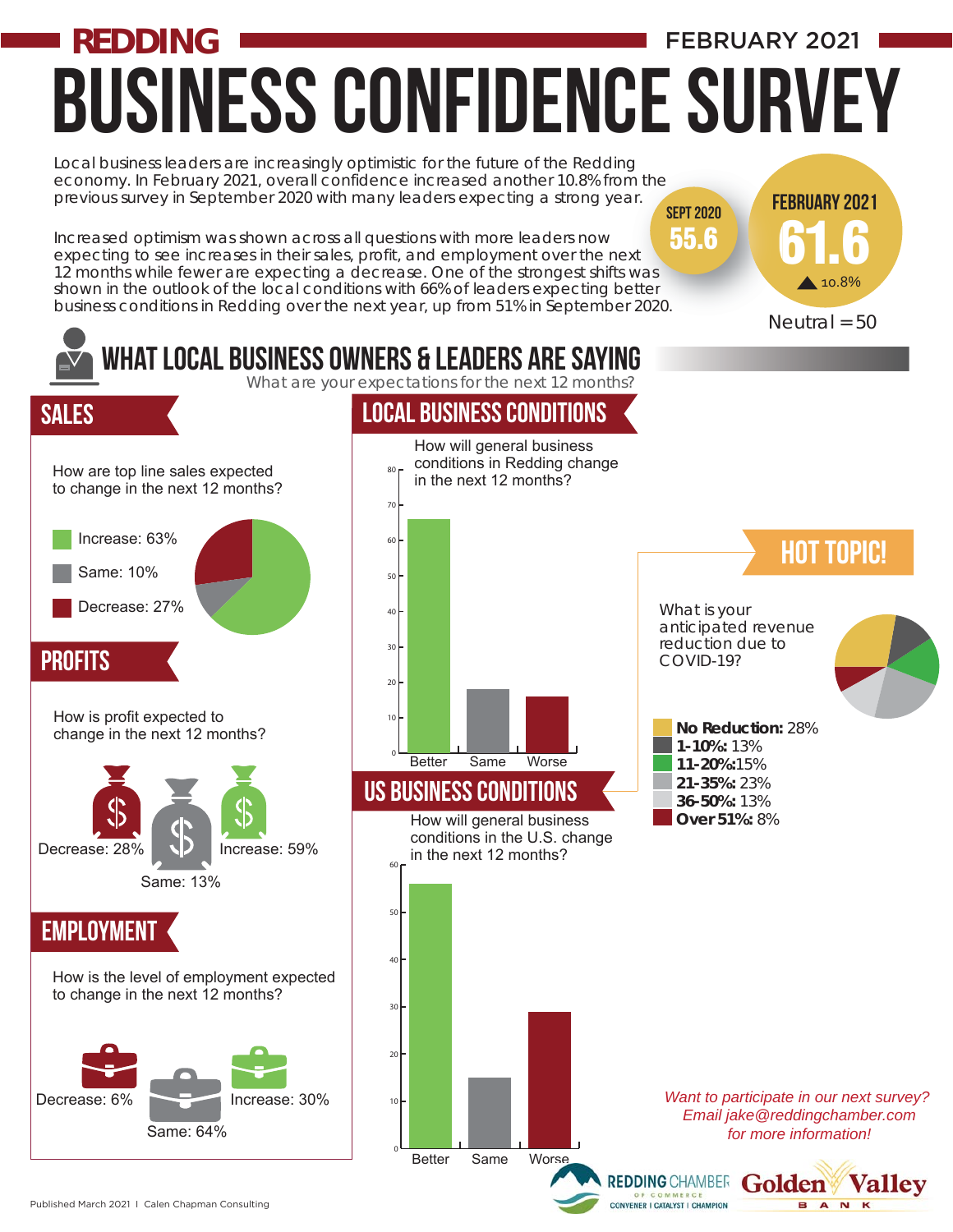## Economic Snapshot **REDDING ALL AND ALL AND MANUARTER 2020** ™





# 4TH quarter trend

Sales tax revenue was over \$7 million in Q4 2020, a decrease of 4.9% following the record high in the previous quarter. Total revenue was up 4.5% from a year ago and up 11% when compared to two years ago.

COVID-19 had a strong impact on local sales tax revenue in Q2 2020, pushing revenue down 16.7% from the previous quarter. Fortunately revenue quickly bounced back to record highs in Q3 2020, up 31.6% at that time.

Local business leaders continue to be optimistic for the future. The February 2021 Redding Business Confidence Survey shows 63% of local business leaders expect their sales to increase over the next 12 months while 10% expect levels to remain the same. Make sure to view the full results of the survey at GoldenValley.Bank. **REDDING CHAMBER 1988**<br>
Sales tax revenue was over \$7 m<br>
4.9% following the record high in<br>
revenue was up 4.5% from a yea<br>
compared to two years ago.<br>
COVID-19 had a strong impact of<br>
2020, pushing revenue down 16.<br>
Fortu

### **Jake Mangas, CEO**

More Economic Snapshot information available at www.goldenvalley.bank



Member FDIC I Published March 2021 I Calen Chapman Consulting

### 4TH QUarter Sales Tax Performance



REDDING CHAMBER GO

CONVENER I CATALYST I CHAMPION

Valley

A<sub>N</sub>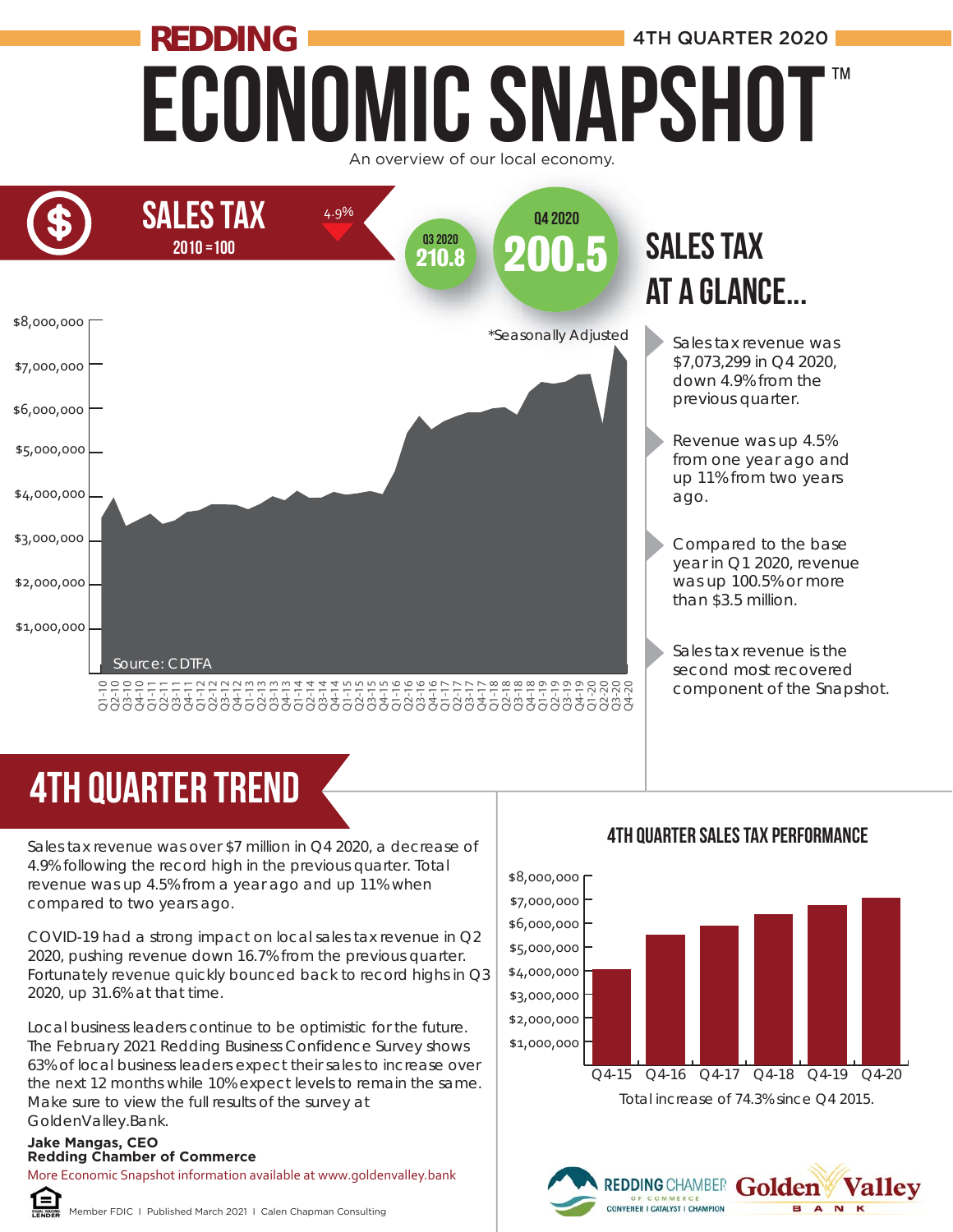## Economic Snapshot **REDDING** 4TH QUARTER 2020 An overview of our local economy. ™



# **BUILDING PERMITS**



# at a glance... at

Total value of building permits issued in Q4 2020 was \$42,844,487, down 9.7% from the previous quarter.

Valuation was up 8.1% from a year ago and up 36.2% from two years ago.

In 2020, total valuation of permits issued was over \$184.6 million, the highest grossing year since 2010.

Total valuation was up more than \$26 million or 154.7% from the beginning of the tracking period in Q1 2010.

There were 1,556 building permits issued in Q4 2020 with a total valuation of more than \$42.8 million, a decrease of 9.7% from the previous quarter.

Even with a slight decrease, Q4 2020 remained a very busy quarter. There were 1,287 residential permits issued, up from 1,085 in the previous quarter. A total of 999 plans were reviewed in Q4 2020, up from 380 in Q3 2020, and there were 5,623 inspections completed, down from 5,869 in the previous quarter.

Overall, 2020 was the highest grossing year since 2010 with more than \$184.6 million in total valuation of permits issued.

#### **Jake Mangas, CEO Redding Chamber of Commerce**

Œ

4TH quarter trend

More Economic Snapshot information available at www.goldenvalley.bank



REDDING CHAMBER Golden

**Valley** 

**BANK** 

Percentage of PERMITS

**Plans Reviewed:** 999 **Total Inspections:** 5,623

OF COMMERCE<br>CONVENER I CATALYST I CHAMPION

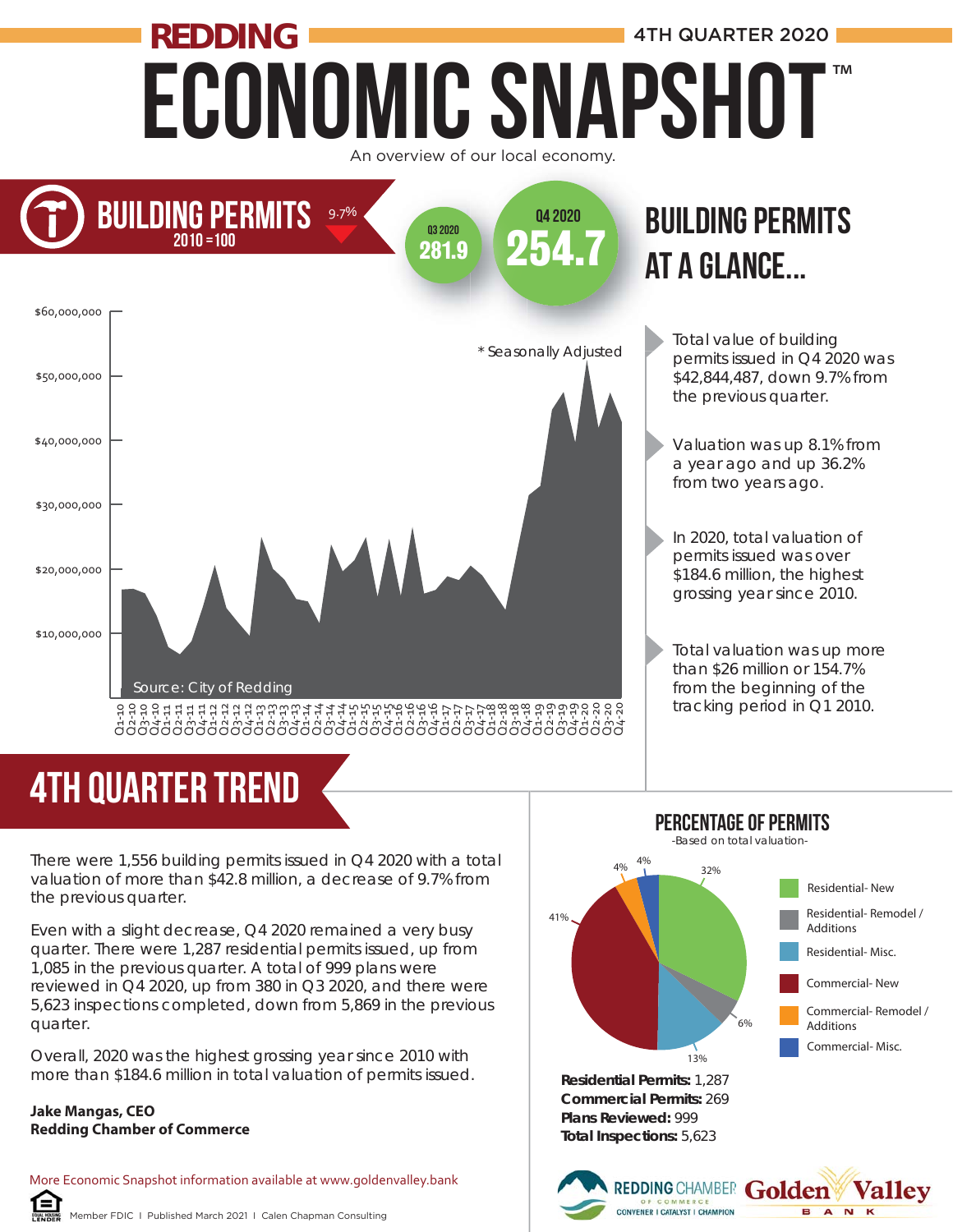## Economic Snapshot **REDDING** 4TH QUARTER 2020 ™





# at a glance...

- Average home sales price was \$364,266 in Q4 2020, up 3.8% from the previous quarter.
- Current prices are up16.4% compared to a year ago and up 17% compared to two years ago.
- Properties stayed on the market an average of 10 days, down from 15 days in the previous quarter and down from 23 days a year ago.
- There were 478 closed sales, down from 568 closed sales in the previous quarter, and up from 378 closed sales a year ago.

## 4TH quarter trend

The average home sales price was over \$364k in Q4 2020, up for the second quarter in a row. Average prices are now at the highest level since the base year in Q1 2010, up 64.8% or more than \$143k since that time. **Redding Chamber of Commerce**<br> **Redding Chamber of Commerce** Cup for the second quarter in a n<br>
now at the highest level since to<br>
64.8% or more than \$143k since<br>
With prices up, properties spent<br>
on the market and there w

With prices up, properties spent an average of just 10 days on the market and there were 478 closed sales.

Overall, 2020 was another very strong year for the housing market. While prices were at their highest levels, there were 1,762 closed sales, up from 1,643 closed sales in the prior year.

### **Jake Mangas, CEO**

More Economic Snapshot information available at www.goldenvalley.bank

## 4TH Quarter Performance

-Average Sales Price-

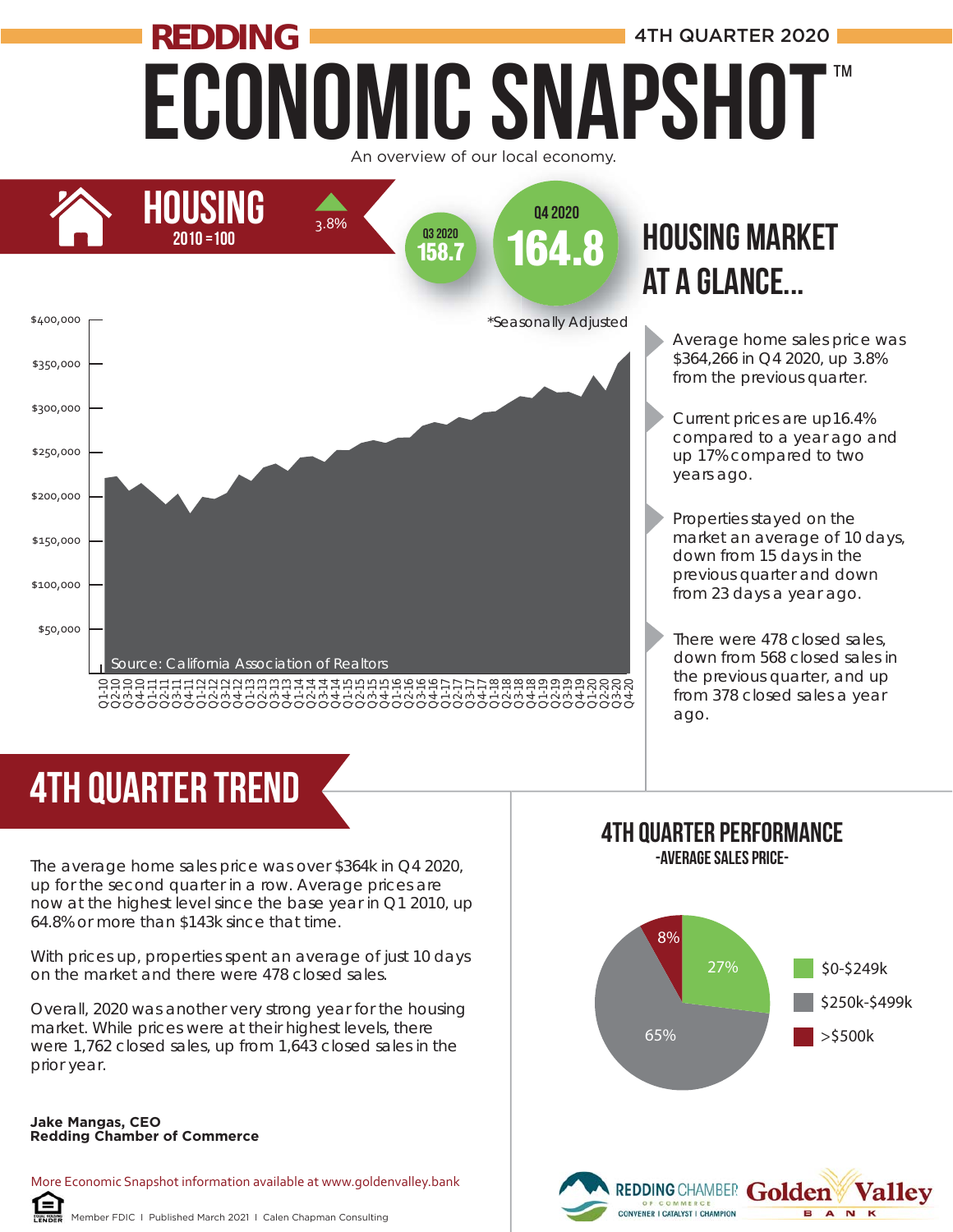## Economic Snapshot **REDDING** 4TH QUARTER 2020 ™

An overview of our local economy.



# 4TH quarter trend

TOT was up 1.5% in Q4 2020, the second consecutive quarterly increase following a sharp decline earlier in the year.

Following the record high revenues in Q1 2019, TOT started a downward trend. Some of the growth leading up to Q1 2019 was likely inflated at the time due to the significant impacts from the Carr Fire and Camp Fire. In Q2 2019, revenue started retracting back to more normal levels until the COVID-19 pandemic in Q2 2020, which immediately forced revenue down an additional 44.7%. At that point, revenue was at its lowest level since 2010.

Since then TOT has bounced back 80.3% and is looking toward a strong recovery.

#### **Jake Mangas, CEO Redding Chamber of Commerce**

More Economic Snapshot information available at www.goldenvalley.bank



Member FDIC I Published March 2021 I Calen Chapman Consulting



### 4TH Quarter Performance